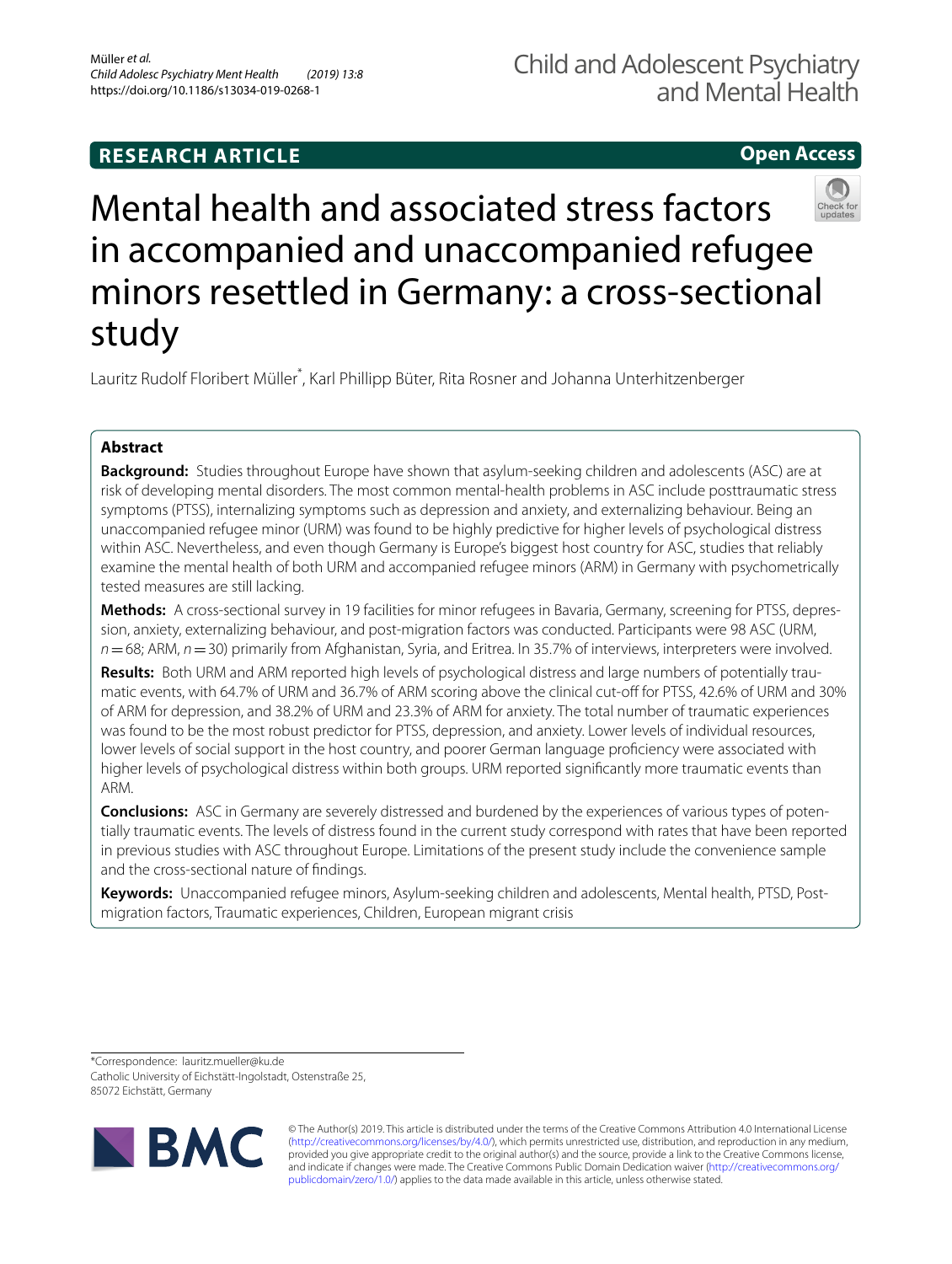# **Background**

In consequence of ongoing international armed conficts, the number of refugees, internally displaced persons, and asylum-seekers worldwide is at an all-time high: In 2017, there were more than 65 million forcibly displaced people worldwide. Of those, 22.5 million were refugees with over half of them being children and adolescent refugees under the age of 18 [\[1](#page-11-0)]. In the course of the socalled 2015–2017 European migrant crisis, Germany has received asylum applications from approximately 1.4 million people, resulting in Germany being Europe's biggest host country for asylum-seekers. Almost 500,000 of them were asylum-seeking children and adolescents (ASC) under the age of 18 years [[2–](#page-11-1)[4\]](#page-11-2). In Germany, ASC are granted special care by the Child and Youth Welfare System (CYWS) depending on whether they enter Germany accompanied or unaccompanied. Unaccompanied refugee minors (URM)—defned as any asylum-seeking minor entering the country without the company of a person with the right of custody or guardian–normally receive specialised assistance measures in the form of accommodation in small full-care units, support by an appointed legal guardian and caregivers etc. [[5\]](#page-11-3). However, these measures are restricted solely to URM and accompanied refugee minors (ARM) are not embedded in the CYWS.

There is a growing body of research suggesting that ASC show elevated rates of psychological distress [[6,](#page-12-0) [7](#page-12-1)] and are at high risk for the development of serious mental disorders [\[8](#page-12-2)]. Posttraumatic stress symptoms (PTSS), depression, anxiety, and externalizing behaviour have been found to be the major mental health problems in this group  $[9-11]$  $[9-11]$  $[9-11]$ . A substantial number of ASC travel or seek refuge without their parents or other legal guardians. These URM have often experienced the loss of family and loved ones [[12](#page-12-5)] and therefore lack the support of a family. This might negatively affect their ability to cope with stressful life events and daily stressors [\[13](#page-12-6)]. Accordingly, within the group of ASC, URM show the highest rates of mental health problems, exceeding the rates not only of native adolescents throughout Europe [\[6](#page-12-0), [11](#page-12-4), [14](#page-12-7)] but also of ARM  $[6, 7, 11, 14–16]$  $[6, 7, 11, 14–16]$  $[6, 7, 11, 14–16]$  $[6, 7, 11, 14–16]$  $[6, 7, 11, 14–16]$  $[6, 7, 11, 14–16]$  $[6, 7, 11, 14–16]$  $[6, 7, 11, 14–16]$ . In several studies performed throughout Europe comparing URM and ARM, URM showed higher levels of PTSS [\[7](#page-12-1), [15](#page-12-9)], depression  $[7, 14]$  $[7, 14]$  $[7, 14]$  $[7, 14]$ , and anxiety  $[7, 16]$  $[7, 16]$  $[7, 16]$  $[7, 16]$  and reported significantly more traumatic life events  $[6, 15]$  $[6, 15]$  $[6, 15]$  $[6, 15]$ . These findings were consistent across diferent types of data such as screening instruments [[6](#page-12-0)], expert assessments [[17\]](#page-12-10), and referral records [\[15](#page-12-9)] and remained stable even after controlling for confounding variables such as age [[6\]](#page-12-0). Furthermore, the longitudinal course of psychopathology within 1–2 years seems to be of stable nature with respect to URM [[18–](#page-12-11)[21](#page-12-12)].

The evidence summarized above raises the question which factors account for the increased psychopathology in ASC, and particularly in URM. From the ecological perspective suggested by Miller and Rasco [\[22\]](#page-12-13) there are several sources of psychological distress within refugee communities. Along with results from further research particularly on ASC [\[23](#page-12-14), [24\]](#page-12-15), they can be roughly divided into (1) migration-related violence and trauma, (2) postmigration factors, i.e. adaptational demands regarding acculturation issues and loss, and (3) other factors that are not directly related to the experience of displacement (e.g., developmental challenges, pre-migration trauma not related to displacement).

So far, research focused primarily on ASC's migrationrelated trauma and PTSS [\[25](#page-12-16), [26](#page-12-17)] as ASC experience a multitude of traumatic events, e.g. experience of violence, loss of family or friends, and war and combat situations [[6,](#page-12-0) [12](#page-12-5)]. In fact, the total number of traumatic experiences has repetitively been found to be the most robust predictor of a poorer mental health status, exacerbating not only the levels of PTSS but also of depression and anxiety [[6,](#page-12-0) [24,](#page-12-15) [27,](#page-12-18) [28\]](#page-12-19). However, in addition to traumatic events, as stated above, other individual, family, and community post-migration factors afect the severity of psychopathology in ASC [[22](#page-12-13), [24](#page-12-15)]. As yet, studies investigating the contribution of these factors have yielded mixed results: some studies showed that post-migration factors such as financial difficulties  $[29]$  $[29]$  and social support  $[30]$  $[30]$  were associated with depression only. However, there is a growing body of evidence suggesting that post-migration factors might also exacerbate levels of PTSS: Associations have been found between levels of PTSS and low-support living arrangements [[12,](#page-12-5) [20](#page-12-22), [31\]](#page-12-23), refusal or insecurity of asylum [\[20,](#page-12-22) [29](#page-12-20)], perceived discrimination [\[27](#page-12-18)], and daily and acculturative stressors [[21,](#page-12-12) [27](#page-12-18)], indicating the wide array of potential post-migration stressors that might afect ASC's mental health, both in terms of depression and PTSS. Some authors argue that the cumulative efect of the above-mentioned factors (migration-related traumata and post-migration factors) in conjunction with common developmental challenges that individuals are confronted with during adolescence could contribute to the poorer overall mental health status of ASC compared to native peers [\[9\]](#page-12-3). Figure [1](#page-2-0) illustrates the abovementioned sources of psychological distress that were assembled to a classifcation of factors associated with the mental health outcome of ASC.

Despite the fact that high levels of psychological distress among ASC, and particularly among URM, have been consistently found in international studies, robust evidence from Germany and especially after the so-called 2015–2017 European migrant crisis investigating the mental health of URM is still scarce. To the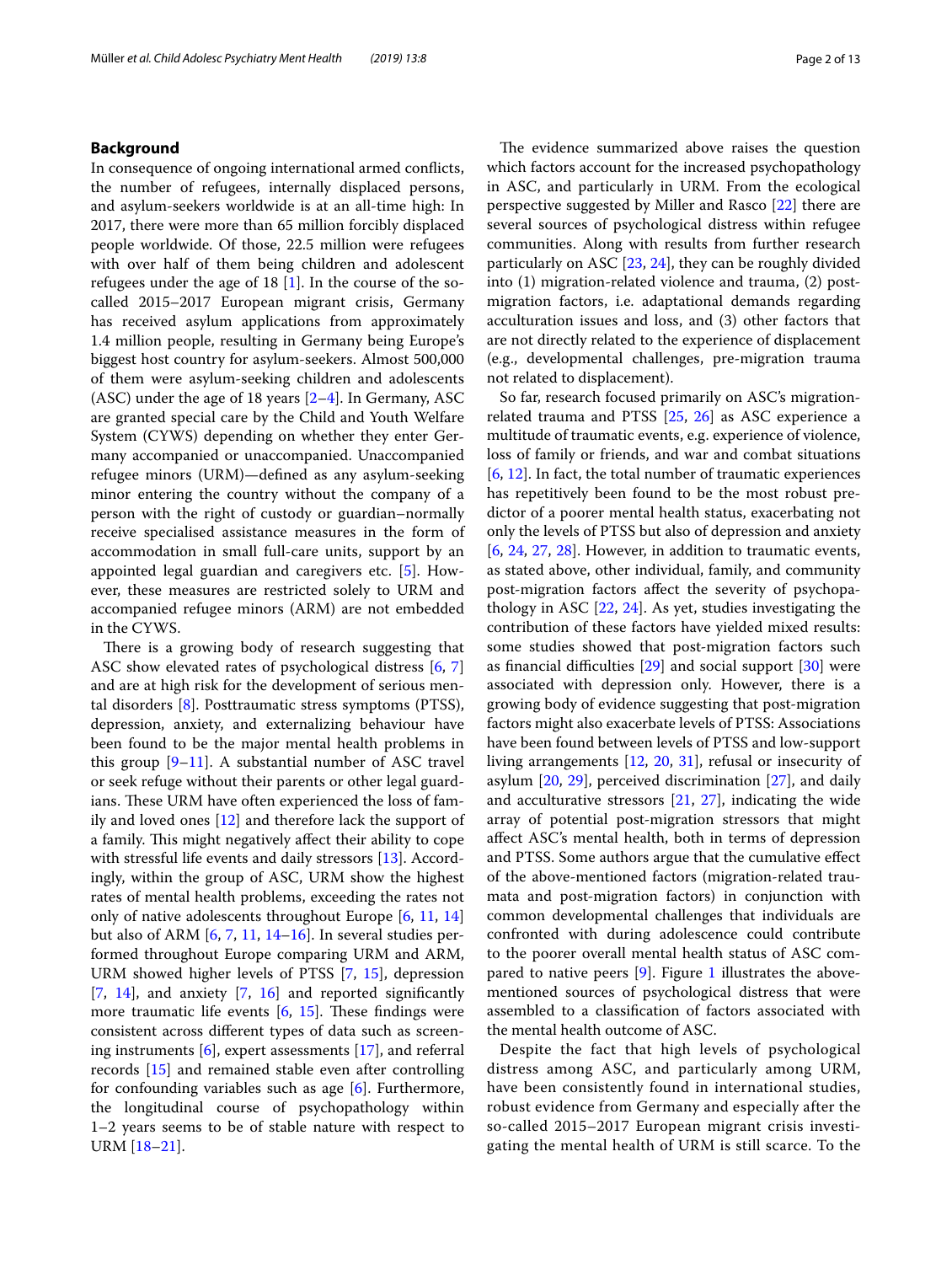

<span id="page-2-0"></span>authors' knowledge, no standardized examination of the mental health of URM that resettled in Europe in the wake of the European migrant crisis has been conducted so far. Even latterly published reports (e.g. [[20\]](#page-12-22)) draw from samples that had resettled years before the recent large migration flows when some present areas of conflict had not yet emerged. Another study in a German initial reception centre examined Syrian ARM that had fled the Syrian Civil War and found Posttraumatic Stress Disorder rates of 33% in 8- to 14-yearsolds [\[32\]](#page-12-24) but did not assess URM nor post-migration factors. Experts' reports on the management of the crisis show that the emerging demands in the areas of administration, supply, and accommodation were straining even in countries with less influx than Germany which is why the particular needs of these populations could not always be met  $[33]$  $[33]$  $[33]$ . Hence, it is key to inquire into the experience of psychological distress and post-migration factors of ASC that have resettled within the last years since current living conditions might differ from those before the crisis.

Therefore, the present study's aims are (1) to systematically investigate for the first time the experience of trauma and levels of psychological distress among a non-utilisation sample of both URM and ARM that have arrived in Germany in the wake of the so-called 2015–2017 European migrant crisis, (2) to examine whether URM, in comparison with ARM, had experienced more traumatic events and whether they showed higher levels of psychological distress, and (3) to identify factors that might be associated with higher levels of psychopathology.

# **Methods**

**Procedure**

Participating ASC were recruited between April 2017 and September 2017. A total number of 83 ASC facilities and refugee reception centres throughout Bavaria, Germany, were contacted. In addition, the authors informed another 126 volunteers, circles of supporters, and NGOs that had expertise in the feld but were no direct caregivers of ASC. These contacts were supposed to function as potential intermediaries to get in touch with the facilities where the participating ASC were living. Overall, 19 facilities agreed to support the research eforts. Most facilities that could not be obtained for participation in the study did not respond or failed to come to a decision within the course of the study (*n*=33), others stated that their staf resources were limited and none could be spared for the survey  $(n=16)$ , or declined because of the anticipated distress the survey might cause among the respondents ( $n=15$ ). Figure [2](#page-3-0) displays participant flow.

All facilities agreeing to participate received detailed information about the study and were asked to promote the survey among the ASC living in the respective facility. All youth wishing to participate as well as their legal guardians or parents were asked to give written informed consent including consent for publication ahead of study participation.

After recruitment, the frst and second author set up appointments in the participants' residencies to ensure the participants would feel comfortable with the setting of the inquiry. The measures were carried out in an interview-like face-to-face setting in a quiet room in each facility. All measures were administered in German but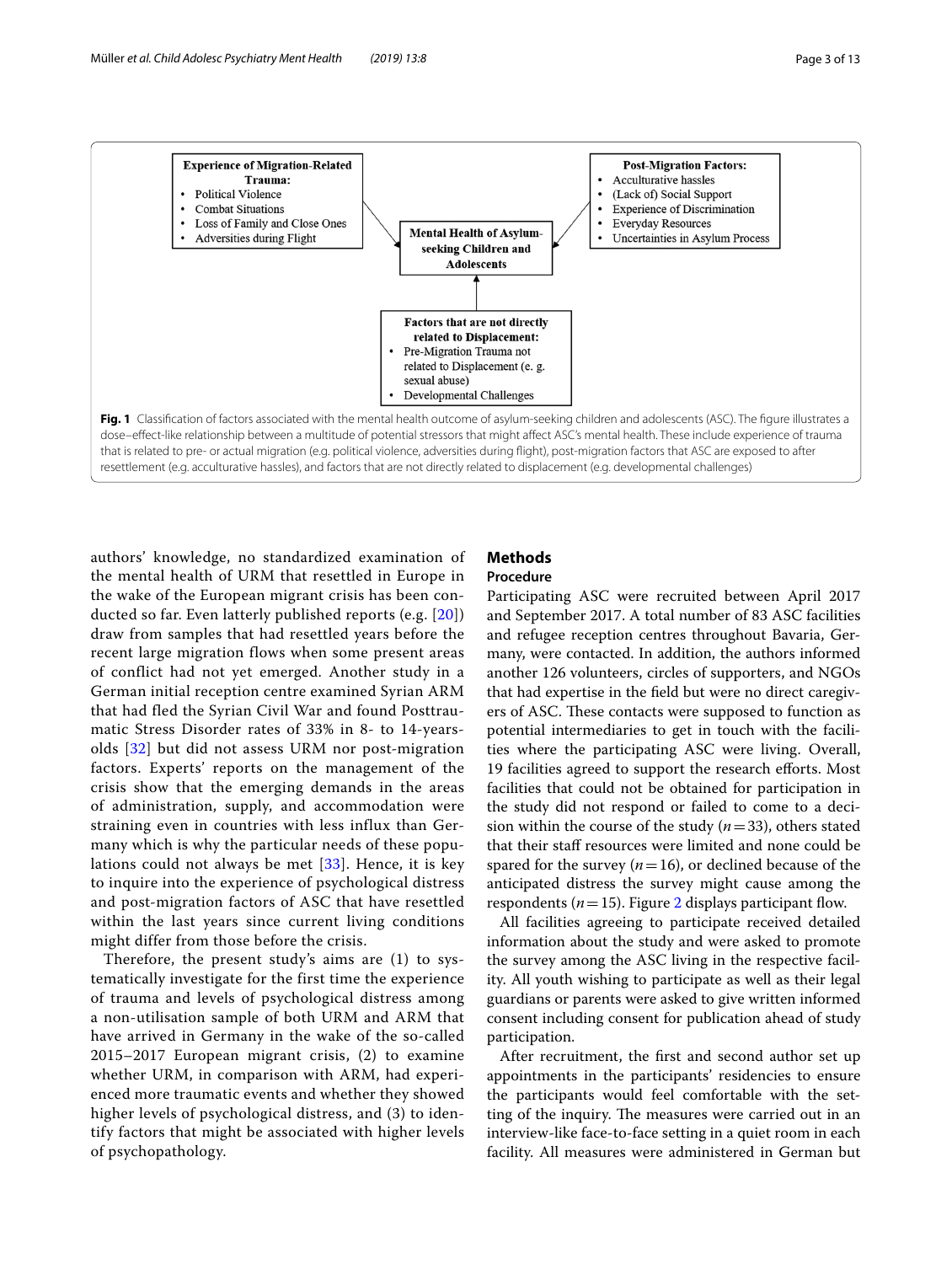

<span id="page-3-0"></span>interpreters were available in case the participants did not have sufficient language competence to sufficiently understand the questions. Altogether, 35.7% of interviews were performed with involvement of interpreters. The interviews started with a clarification of the research aims, stressing, in particular, the obligation to secrecy of all involved professionals (especially researchers and interpreters), the voluntary nature of participation and the option to terminate the interview at any time. In case the interview would cause distress among the respondents the researcher was available for immediate psychological support and participants were provided with contact details of mental health services located in the area. No case of emergency was documented throughout the study. Participants received a 10-euro incentive after completion of the interview.

The study was approved by the university's ethics committee in December 2016 (ethics approval number: 2016/23).

#### **Participants**

One hundred and twelve ASC were recruited for participation in the study. Ten did not show up at the appointed time, in 3 cases the legal guardians withdrew their declaration of consent, and one prospective participant withdrew immediately after the initial oral information about the study. This resulted in a total study sample of 98 ASC (URM, *n*=68; ARM, *n*=30).

Table [1](#page-4-0) presents the socio-demographic background of the participating ASC. The majority of participants were boys (*n*=88, 89.9%), of Islamic faith (*n*=81, 82.7%), lived in full-care units of the national CYWS  $(n=66, 67.3\%)$ , and attended school in Germany (*n*=68, 69.4%). Participants originated from 12 diferent countries, with Afghanistan (*n*=54, 55.1%), Syria (*n*=14, 14.3%), and Eritrea  $(n=11, 11.2%)$  being the most common countries of origin. Most had received a decision on their asylum application, with accepted (*n*=37, 37.8%), and rejected (*n*=34, 34.7%) applications being similarly frequent. Another 23 (23.4%) applications were pending and data regarding asylum status were missing for four participants (4.1%). On average, participants were 16.28  $(SD=1.69)$  years of age, living in Germany for 21.46  $(SD=7.73)$  months, and had received 5.9  $(SD=2.93)$ years of schooling in their home country. All but three (*n*=95, 96.9%) of the participants had arrived in Germany in the course of the so-called 2015–2017 European migrant crisis. These three participants  $(3.1%)$  had resettled in Germany before 2015.

Compared to ARM, URM were older,  $t(39.69)=4.2$ , *p*<.001, had lived a shorter period of time in Germany, *t*(37.06) = −2.92, *p* < 0.01, and were more likely to be male, Fisher's exact=.001, to originate from African countries,  $\chi^2(1, N=98) = 8.04, p < .01$ , and to live in residential units of the CYWS,  $\chi^2(1, N=98) = 76.42, p < .001$ . ARM were more likely to be of Islamic faith, Fisher's  $exact = .001$ , and to originate from Persian countries, *χ*2 (1, *N*=98)=13.00, *p*<.001, than URM. URM and ARM did not difer with respect to further socio-demographic characteristics.

## **Measures**

#### *Child and Adolescent Trauma Screen*

Traumatic experiences and current PTSS were measured with the Child and Adolescent Trauma Screen (CATS, [[34\]](#page-12-26)). Firstly, participants were shown a list of 15 potentially traumatic events (CATS trauma list) and were asked to indicate whether they had ever experienced the respective traumatic event. Another four items were added to the trauma list since the original list did not contain migration-related events that ASC are likely to experience  $[12]$  $[12]$ . These include food deprivation, experience of dangerous journey or transport (e.g. traveling on a small crowded boat), experience of abduction, imprisonment or deportation, and committing acts of violence (voluntarily or involuntarily). Afterwards, participants rated the frequency of PTSS within the previous 2 weeks (CATS symptom scale), using 20 items on a four-point Likert scale, ranging from (0) "never" to (3) "almost always". Finally, participants were asked to indicate if the current PTSS have impaired their everyday life within diferent domains by means of five dichotomous items. The PTSS score of the CATS ranges from 0 to 60 with a cut-off for clinically signifcant distress at 21. All PTSS according to DSM-5 are covered. The international validation of the CATS has shown good psychometric properties [\[34](#page-12-26)]. In the current study, the inter-item reliability of the CATS symptom scale was good (20 items; Cronbach's  $\alpha = .83$ ).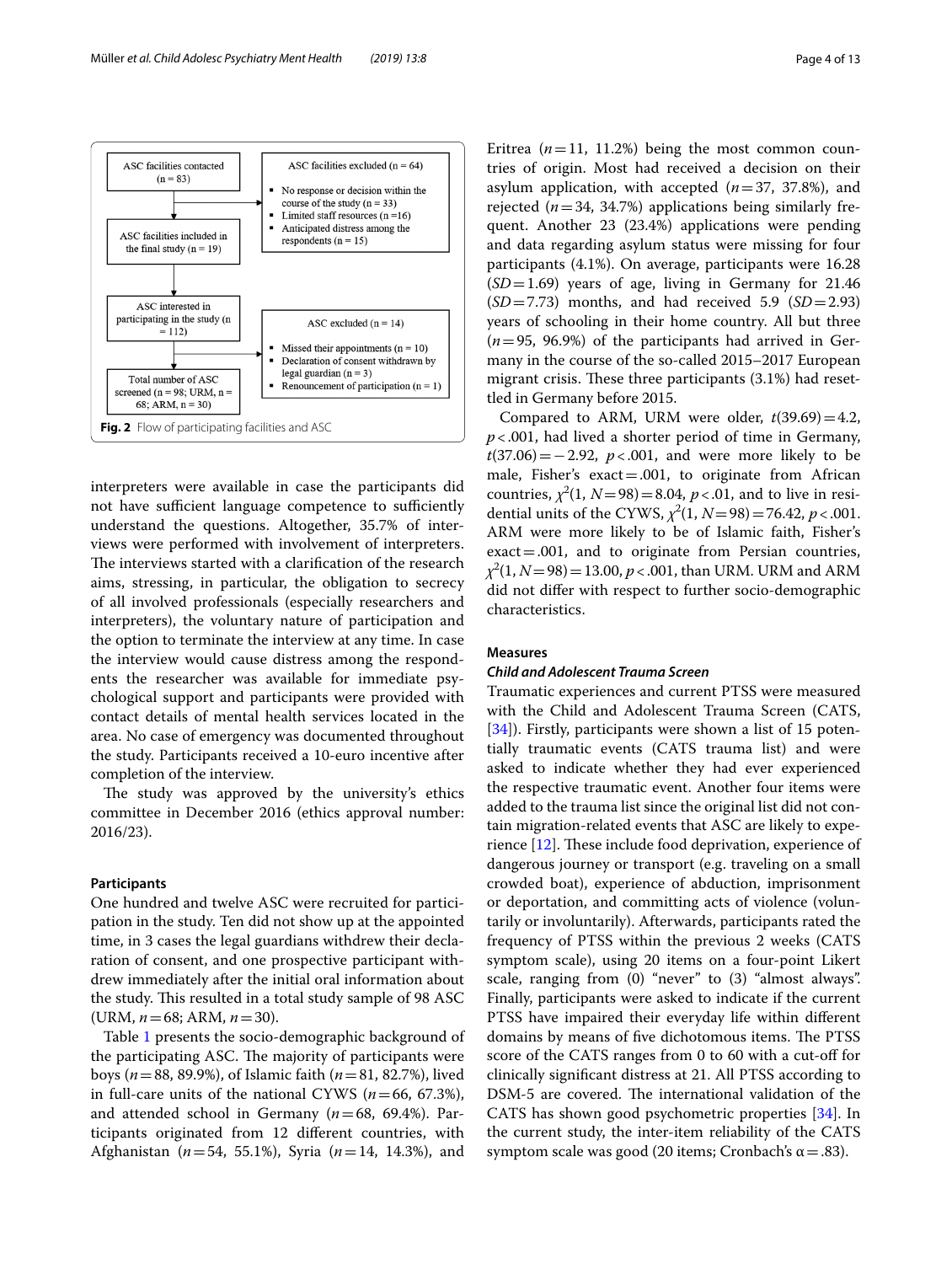|                                  | URM,<br>$n = 68$ | ARM,<br>$n = 30$ | Total,<br>$N = 98$ | $t$ test $(df)$<br><b>Fisher's exact</b><br>$\chi^2$ -statistics (df) |
|----------------------------------|------------------|------------------|--------------------|-----------------------------------------------------------------------|
| Age in years, M (SD)             | 16.78 (1.26)     | 15.13 (1.98)     | 16.28 (1.69)       | $t(39.69) = 4.2***$                                                   |
| Gender, n (%)                    |                  |                  |                    | Fisher's exact = $.001$                                               |
| Male                             | 66 (97.1)        | 22 (73.3)        | 88 (89.8)          |                                                                       |
| Female                           | 2(2.9)           | 8(26.7)          | 10(10.2)           |                                                                       |
| Country of origin, n (%)         |                  |                  |                    |                                                                       |
| Persian                          | 30(44.1)         | 25 (83.3)        | 55 (56.1)          | $\chi^2(1) = 13.0***$ (vs.<br>Non-Persian)                            |
| Afghanistan                      | 29 (42.6)        | 25 (83.3)        | 54(55.1)           |                                                                       |
| Iran                             | 1(1.5)           | $\mathbf{0}$     | 1(1.0)             |                                                                       |
| Arabic                           | 17 (25.0)        | 5(16.7)          | 22 (22.4)          | $\chi^2(1) = .42$ (vs. Non-<br>Arabic)                                |
| Syria                            | 12 (17.6)        | 2(6.7)           | 14(14.3)           |                                                                       |
| Iraq                             | 5(7.4)           | 3(10.0)          | 8(8.2)             |                                                                       |
| African                          | 18 (26.5)        | $\mathbf 0$      | 18 (18.4)          | $\chi^2(1) = 8.04***$ (vs.<br>Non-African)                            |
| Eritrea                          | 11(16.2)         | $\mathbf 0$      | 11(11.2)           |                                                                       |
| Gambia                           | 3(4.4)           | $\mathbf 0$      | 3(3.1)             |                                                                       |
| Somalia                          | 2(2.9)           | $\mathbf 0$      | 2(2.0)             |                                                                       |
| Ethiopia                         | 1(1.5)           | $\circ$          | 1(1.0)             |                                                                       |
| Mali                             | 1(1.5)           | $\circ$          | 1(1.0)             |                                                                       |
| Others                           | 3(4.4)           | $\circ$          | 3(3.1)             |                                                                       |
| Albania                          | 1(1.5)           | $\mathbf{0}$     | 1(1.0)             |                                                                       |
| Bangladesh                       | 1(1.5)           | $\mathbf 0$      | 1(1.0)             |                                                                       |
| Pakistan                         | 1(1.5)           | $\mathbf{0}$     | 1(1.0)             |                                                                       |
| Religion, n (%)                  |                  |                  |                    | Fisher's exact $= .001$                                               |
| Islam                            | 51 (75.0)        | 30 (100.0)       | 81 (82.7)          |                                                                       |
| Others                           | 17(25.0)         | $\overline{0}$   | 17(17.3)           |                                                                       |
| Length of stay in months, M (SD) | 19.69 (5.62)     | 25.47 (10.16)    | 21.46 (7.73)       | $t(37.06) = -2.92**$                                                  |
| Asylum status, n (%)             |                  |                  |                    | $\chi^2(2) = 1.07$                                                    |
| Accepted                         | 26 (38.2)        | 11(36.7)         | 37 (37.8)          |                                                                       |
| Rejected                         | 21(30.9)         | 13 (43.3)        | 34 (34.7)          |                                                                       |
| Pending                          | 17 (25.0)        | 6(20.0)          | 23 (23.4)          |                                                                       |
| Missing                          | 4(5.9)           | $\mathbf 0$      | 4(4.1)             |                                                                       |

# <span id="page-4-0"></span>**Table 1 Sociodemographic characteristics of the participating URM and ARM**

\*\* *p*<.01, \*\*\* *p*<.001

#### *Hopkins Symptom Checklist‑37 for Adolescents*

Symptoms of depression and anxiety, as well as externalizing behaviour, were assessed with the Hopkins Symptom Checklist-37 for Adolescents (HSCL-37A,  $[35]$  $[35]$  $[35]$ ). The HSCL-37A is a prolonged version of the original HSCL-25 [[36\]](#page-12-28). Participants rate the frequency of 37 symptoms within the last 4 weeks by means of a four-point Likert scale, ranging from (1) "not/never" to (4) "always". All 37 items sum up to a total score, ranging from 37 to 148 points, indicating global psychological distress. Subscales for depression (15 items), anxiety (10 items), internalizing symptoms (the sum of the "depression" and the "anxiety" scale, 25 items), and externalizing behaviour (12 items) can be calculated. The HSCL-37A has no set clinical cut-off levels but some authors have suggested using percentile scores derived from research with URM in Belgium as indicators for the need for psychosocial intervention  $[28, 35]$  $[28, 35]$  $[28, 35]$  $[28, 35]$  $[28, 35]$ . These criteria were used in the present study and are referred to as clinical cut-off values. They are as follows: Total score, 69 points; internalizing symptoms, 54 points; depression, 33 points; anxiety, 20 points (all 60th percentile); externalizing behaviour, 19 points (90th percentile). The HSCL 37-A is a commonly used measure to screen for internalizing symptoms and externalizing behaviour and is widely used among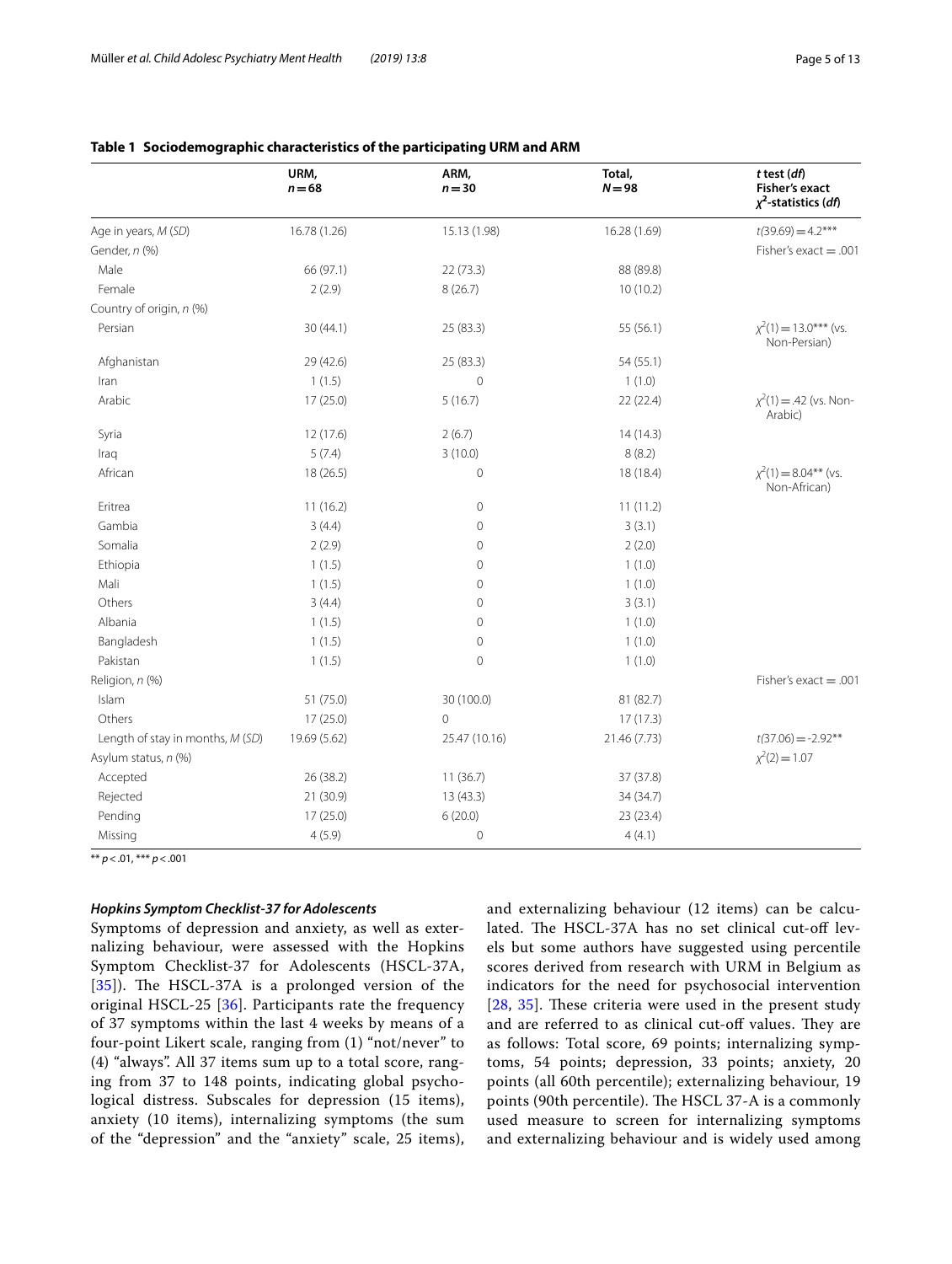ASC populations (e.g., [[18,](#page-12-11) [19\]](#page-12-29)). It has been interculturally validated and shows good psychometric properties [[35](#page-12-27)]. In the current study, the inter-item reliability of the total score ( $\alpha = .88$ ), the depression ( $\alpha = .83$ ), anxiety ( $\alpha = .83$ ), and the internalizing subscales ( $\alpha = .89$ ) was good. Inter-item reliability of the externalizing subscale was not satisfactory ( $\alpha = .53$ ).

# *Everyday Resources and Stressors Scale*

Levels of resources and stressors in participants' everyday lives were examined using the Everyday Resources and Stressors Scale (ERSS, Büter and Müller, unpublished scale). The ERSS is a 20-items self-report questionnaire developed to screen for the following post-migration factors: (a) experience of discrimination; (b) social support within the family, (c) social support in the host country, (d) language profciency, and (e) everyday resources. Respondents are asked to rate their experience of each item using four-point Likert scales  $[1-4]$  $[1-4]$ . The questionnaire was composed by means of construction and aggregation of items to screen for relevant post-migration factors identifed through literature recommendations [[24,](#page-12-15) [37\]](#page-12-30). One subscale was derived from the Everyday Discrimination Scale [[38\]](#page-12-31). In the current study, the inter-item reliability of the subscales was as follows: discrimination (4 items;  $\alpha = .77$ ), social support in the host country (3 items;  $\alpha = .71$ ), the social support within the family (5 items;  $\alpha = .75$ ), language proficiency (3 items;  $\alpha$  = .73), everyday resources (5 items;  $\alpha$  = .71).

#### **Statistical analyses**

Data were analysed using IBM SPSS statistics, version 25. To test for diferences between groups with respect to categorical data,  $\chi^2$ -statistics were used, using Fisher's exact tests for expected cell sizes below fve in two by two contingency tables. To test for mean diferences between groups with respect to continuous data, *t*-tests were used for equal groups and Welch's *t*-tests for unequal groups, with a set level of signifcance of .05; in all cases using the Holm-Bonferroni method to control for multiple comparisons. Group diferences were examined using ANCOVAs, with socio-demographic data as independent variables and mental health outcome measures as dependent variables (CATS trauma list, CATS symptom scale, and HSCL-37A). In order to avoid small sample sizes, countries of origin were merged into four categories (Persian, Arabic, African, and other countries). "Other countries of origin" was excluded from analysis due to the small cell size. Efects of gender and accommodation type could not be tested due to insufficient subsample sizes and insufficient within-group (URM vs. ARM) variance, respectively. In the case of the CATS trauma list, group (URM or ARM) and country of origin were entered as fxed factors, with age as covariate. In the case of the CATS symptom scale and the HSCL-37A measures, fxed factors were group (URM or ARM), country of origin, and asylum status, with total number of traumatic events, age, and length of stay as covariates. Bivariate Pearson correlations were used to examine associations between continuous socio-demographic data, ERSS scores, and mental health measures. Finally, multiple stepwise hierarchical regression analyses were carried out to identify signifcant predictors of CATS trauma list, CATS symptom scale, and HSCL-37A scores. In case of CATS symptom scale and HSCL-37A scores, predictor variables included in the analyses were CATS trauma list, socio-demographic data, and ERSS scores. In case of CATS trauma list, predictor variables included in the analysis were socio-demographic data and ERSS scores.

# **Results**

# **Experience of trauma and levels of psychological distress** *Trauma*

An overview of the experience of specifc traumatic events is given in Table [2](#page-6-0).

In total, numbers of traumatic events were high: All participants had experienced at least one traumatic event and on average, participants reported 8.82 diferent traumatic experiences  $(SD=2.99)$ , range 1–15). The most frequently reported traumatic experience was the migration-related event "dangerous journey or transport (e.g. traveling on a small crowded boat or in the trunk of a car)" (96.6%). In addition, some 75% of participants had witnessed someone in the community get slapped, punched or beat up (78.6%), attacked, stabbed, shot at, hurt badly or killed (76.5%), and had experienced the lack of food or water for several days (76.5%). The least frequently reported traumatic experience was "someone forcing or pressuring sex" (5.1%). What is more, experience of interpersonal violence (either within the family or elsewhere, 85.7%), war (64.3%), and loss (62.2%) were also highly prevalent.

# *Mental health outcomes*

Table [3](#page-6-1) provides an overview of mental health outcomes for both URM and ARM.

In all, 55 participants (56.1%) scored above the clinical cut-off on the CATS symptom scale, indicating need for psychosocial intervention for PTSS. When evaluated according to DSM-5 criteria, 29.6% of participants fulflled diagnostic criteria for PTSD.

With respect to the HSCL-37A measures, some 30 participants scored above the clinical cut-of values on the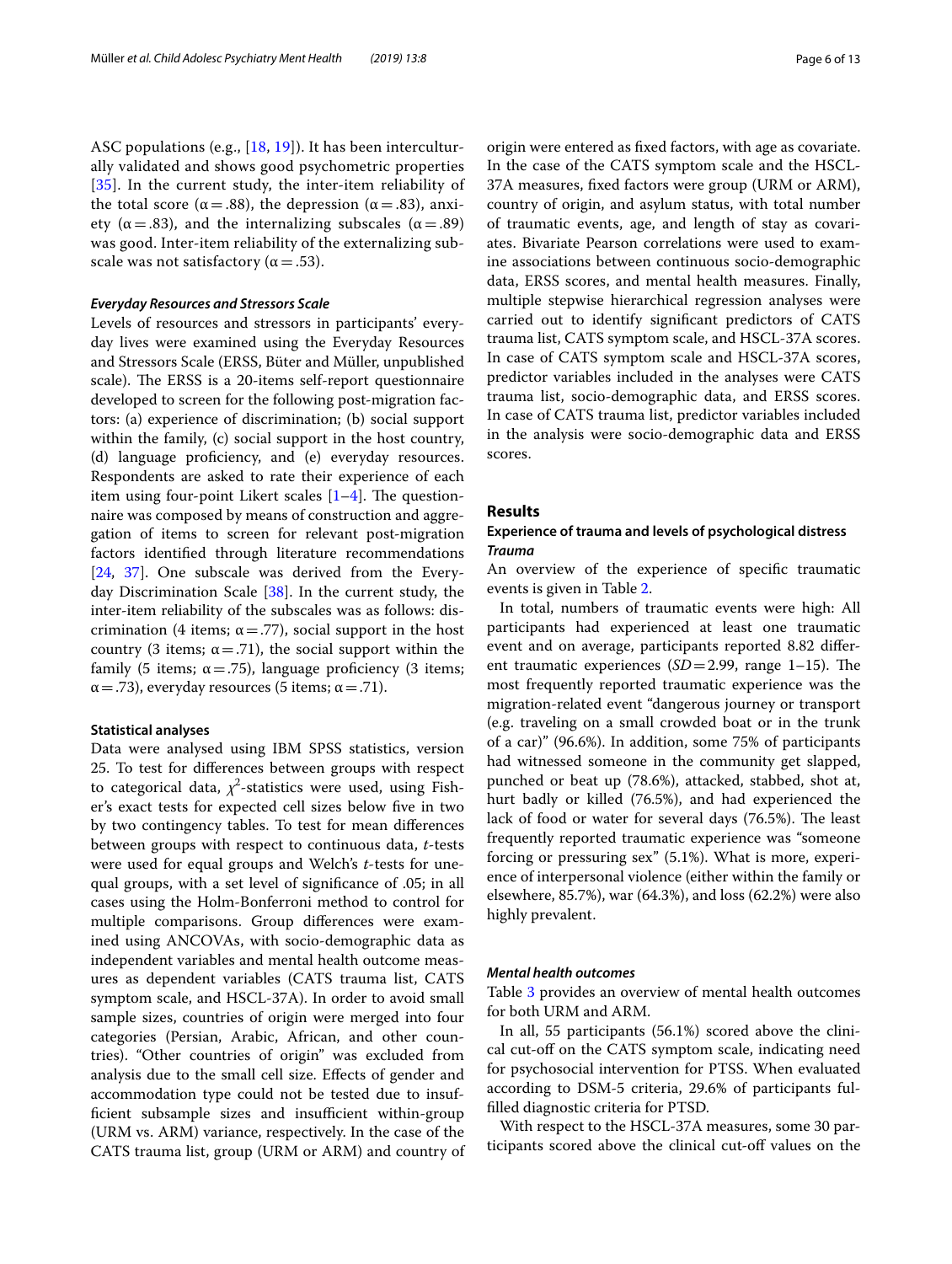# <span id="page-6-0"></span>**Table 2 Experience of trauma amongst URM and ARM, derived from the CATS trauma list**

| Item (did you ever experience )                                 | URM,<br>$N = 68$ | ARM,<br>$N = 30$ | Total,<br>$N = 98$ | $x^2$ -statistics (df)<br><b>Fisher's exact</b> |  |
|-----------------------------------------------------------------|------------------|------------------|--------------------|-------------------------------------------------|--|
|                                                                 | n (%)            | n (%)            | n (%)              |                                                 |  |
| Dangerous journey or transport                                  | 66 (97.1)        | 29 (96.7)        | 95 (96.6)          | Fisher's exact $= 1$                            |  |
| Seeing someone in the community get slapped, punched or beat up | 57 (83.8)        | 20(66.7)         | 77 (78.6)          | Fisher's exact $= .06$                          |  |
| Lack of food or water for several days                          | 57 (83.8)        | 18 (60)          | 75 (76.5)          | Fisher's exact = $.02*$                         |  |
| Seeing someone attacked, stabbed, shot at, hurt badly or killed | 55 (80.9)        | 20(66.7)         | 75 (76.5)          | Fisher's exact $= .2$                           |  |
| Being around war                                                | 49 (72.1)        | 14(46.7)         | 63 (64.3)          | $5.85(1)$ *                                     |  |
| Someone close to you dying suddenly or violently                | 51(75)           | 10(33.3)         | 61(62.2)           | $15.38(1)$ ***                                  |  |
| Slapped, punched or beat up by someone not in the family        | 43 (63.2)        | 15(50)           | 58 (59.2)          | 1.73(1)                                         |  |
| Serious accident or injury                                      | 46 (67.6)        | 8(26.7)          | 54(55.1)           | $14.13(1)$ ***                                  |  |
| Seeing someone in the family get slapped, punched or beat up    | 30(44.1)         | 16(53.3)         | 46 (46.9)          | .61(1)                                          |  |
| Attacked, stabbed, shot at or hurt badly                        | 35(51.5)         | 9(30)            | 44 (44.9)          | $3.88(1)$ *                                     |  |
| Being robbed by threat, force or weapon                         | 30(44.1)         | 13(43.3)         | 43 (43.9)          | .005(1)                                         |  |
| Slapped, punched or beat up in the family                       | 28 (41.2)        | 11(36.7)         | 39 (39.8)          | .23(1)                                          |  |
| Imprisonment or abduction                                       | 28 (41.2)        | 7(23.3)          | 35 (35.7)          | 3.06(1)                                         |  |
| Serious natural disaster                                        | 18(26.5)         | 10(33.3)         | 28(28.6)           | Fisher's exact = $.63$                          |  |
| Scary medical procedure                                         | 18(26.5)         | 6(20)            | 24(24.5)           | Fisher's exact = $.61$                          |  |
| Committing acts of violence (voluntarily or involuntarily)      | 9(13.2)          | 4(13.3)          | 13(13.4)           | Fisher's exact $= 1$                            |  |
| Someone older touching your private parts when they shouldn't   | 9(13.2)          | 2(6.7)           | 11(11.2)           | Fisher's exact $= .50$                          |  |
| Someone forcing or pressuring sex                               | 3(4.4)           | 2(6.7)           | 5(5.1)             | Fisher's exact = $.64$                          |  |

\* *p*<.05, \*\*\* *p*<.001

<span id="page-6-1"></span>

|  | Table 3 Means, standard deviations, cut-offs, and mean comparisons of groups for the CATS and HSCL-37A measures |
|--|-----------------------------------------------------------------------------------------------------------------|
|  |                                                                                                                 |

|                 | URM, $N = 68$ |                                          | $ARM. N = 30$ |                                          | Total, $N = 98$ | <b>ANCOVA</b> main                        |                                     |  |
|-----------------|---------------|------------------------------------------|---------------|------------------------------------------|-----------------|-------------------------------------------|-------------------------------------|--|
|                 | M(SD)         | <b>Subjects</b><br>above cut-off<br>n(%) | M(SD)         | <b>Subjects</b><br>above cut-off<br>n(%) | M(SD)           | <b>Subjects</b><br>above cut-off<br>n (%) | effect group F<br>(df) <sup>a</sup> |  |
| CATS-TL         | 9.49(2.7)     |                                          | 7.3(3.12)     |                                          | 8.82 (2.99)     |                                           | $10.15(1, 89)$ ***                  |  |
| CATS-SS         | 23.69 (8.75)  | 44 (64.7)                                | 19.47 (10.14) | 11(36.7)                                 | 22.4 (9.35)     | 55 (56.1)                                 | .04(1, 75)                          |  |
| HSCI-Tot        | 66.66 (12.86) | 26(38.2)                                 | 59.83 (11.89) | 7(23.3)                                  | 64.57 (12.9)    | 33 (33.7)                                 | .99(1, 75)                          |  |
| HSCL-Dep        | 31.5 (7.67)   | 29(42.6)                                 | 28.4 (7.15)   | 9(30)                                    | 30.55 (7.61)    | 33 (33.7)                                 | 1.05(1, 75)                         |  |
| HSCI-Anx        | 19.21 (5.4)   | 26(38.2)                                 | 17.3 (5.34)   | 7(23.3)                                  | 18.62 (5.43)    | 38 (38.8)                                 | .08(1, 75)                          |  |
| <b>HSCL-Int</b> | 50.71 (12.27) | 23 (33.8)                                | 45.7 (10.62)  | 7(23.3)                                  | 49.17 (11.96)   | 30 (30.6)                                 | .26(1, 75)                          |  |
| <b>HSCL-Ext</b> | 15.96 (2.78)  | 7(10.3)                                  | 14.13 (1.99)  | 1(3.3)                                   | 15.4 (2.69)     | 8(8.2)                                    | $4.75(1, 75)^*$                     |  |

*CATS-TL* CATS trauma list, *CATS-SS* CATS symptom scale, *HSCL-Tot* HSCL-37A total score, *HSCL-Dep* HSCL-37A depression scale, *HSCL-Anx* HSCL-37A anxiety scale, *HSCL-Int* HSCL-37A internalizing cluster, *HSCL-Ext* HSCL-37A externalizing cluster

<sup>a</sup> Covariates (CATS-TL): age; covariates (CATS-SS and HSCL-37A measures): age, total number of traumatic events, length of stay

\* *p*<.05, \*\*\* *p*<.001

respective scales: 33 participants (33.7%) on the total scale, 30 participants (30.6%) on the internalizing scale, 38 participants (38.8%) on the anxiety scale, 33 participants (33.7%) on the depression scale, and 8 participants (8.2%) on the externalizing scale.

# **Group diferences** *Experience of trauma*

URM reported significantly more traumatic experiences than ARM, even when controlling for age, *F* (1,  $89) = 10.15$ ,  $p = .001$ .  $\chi^2$ -statistics comparing groups yielded differences in the experience of specific traumatic events: Thus, URM were more likely to have experienced "someone close to you dying suddenly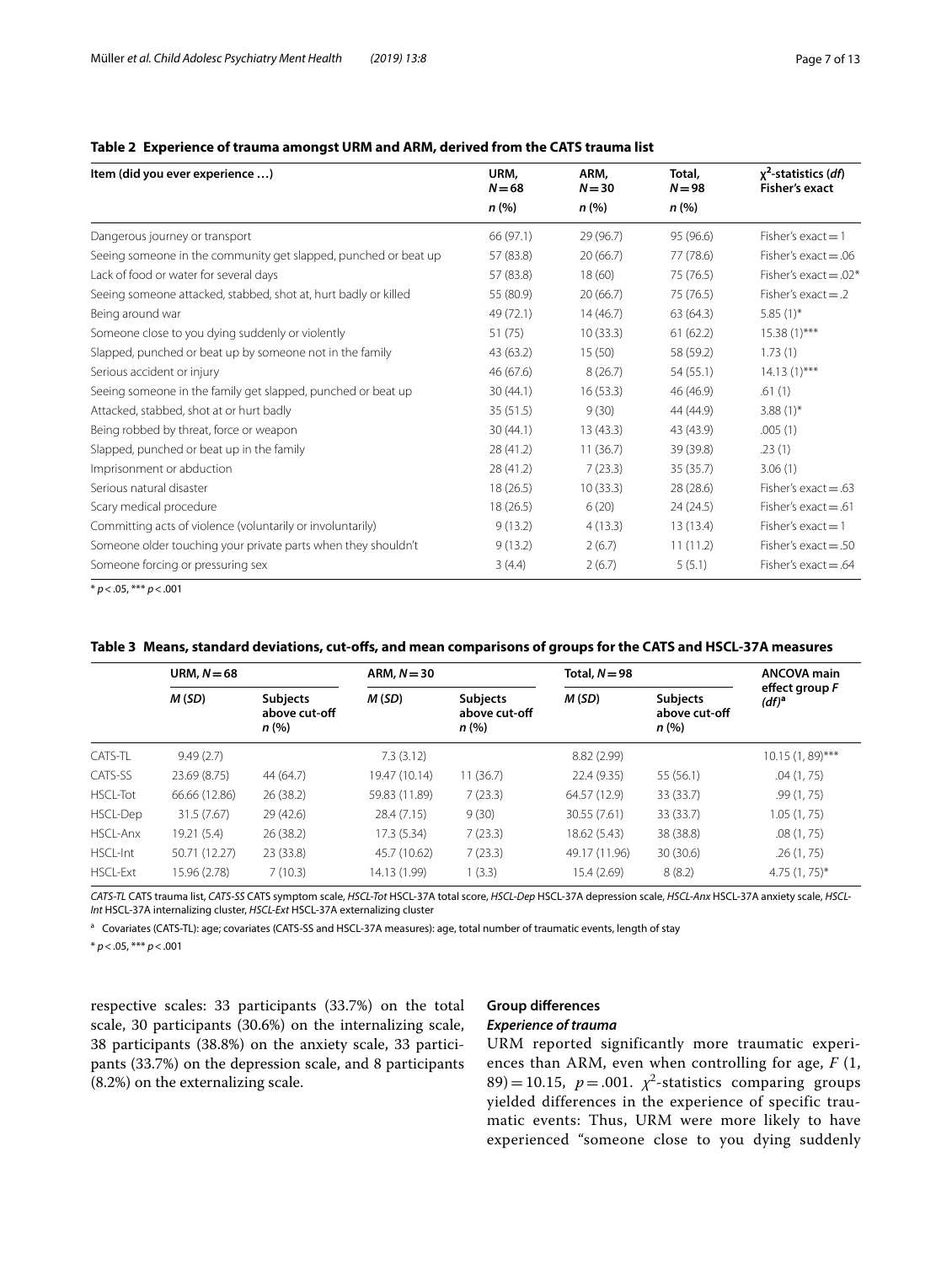or violently",  $\chi^2(1, N=98)=15.38, p<.001$ , a "serious accident or injury",  $\chi^2(1, N=98) = 14.13, p < .001$ , "being around war",  $\chi^2(1, N=98) = 5.85, p < .05,$ the "lack of food or water for several days", Fisher's exact = .02, and getting "attacked, stabbed, shot at or hurt badly", *χ*<sup>2</sup> (1, *N* = 98) = 3.88, *p* < .05.

## *Mental health outcomes*

URM (64%) were more likely to score above the cut-of value for PTSS than ARM (36%),  $\chi^2(1, N=98) = 6.65$ ,  $p$  <.05, but no significant effect was found when controlling for total number of traumatic events, age, and length of stay in the subsequent three-way analysis of covariance with CATS symptom scale as dependent variable, *F* (1,  $75$ ) = .04,  $p$  = n. s.

With regard to the HSCL-37A scores, after controlling for total number of traumatic events, age, and length of stay, being unaccompanied was found to be related to the externalizing subscale, *F* (1, 75) = 4.75,  $p = .032$ , such that URM showed signifcantly higher scores than ARM, *t*(75.93)=3.67, *p*<.001. Being unaccompanied was not found to be related to any other of the HSCL-37A measures.

# **Predictors of experience of trauma and mental health outcomes**

The results of the bivariate Pearson correlations are given in Table [4](#page-7-0), the results of the multiple hierarchical regressions analysis are given in Table [5.](#page-8-0)

#### *Trauma*

# Two-way analysis of covariance revealed a signifcant main effect for region of origin,  $F(1, 87) = 3.71$ ,  $p = .015$ , but post hoc testing yielded no significant

diferences between diferent countries of origin in experience of trauma. Moreover, the total number of traumatic experiences was signifcantly correlated with age,  $r(96) = .45$ ,  $p < .001$ , and social support within the family, *r*(96) = − .20, *p* < .05.

The subsequent hierarchical regression analysis demonstrated that age,  $\beta = .25$ ,  $t(94) = 2.35$ ,  $p < .05$ , and being unaccompanied,  $\beta$ =.21,  $t(94)$ =1.99,  $p < .05$ , significantly predicted the total number of traumatic experiences, accounting for a signifcant proportion of variance in the CATS trauma list,  $R^2_{adj} = .15$ ,  $F(2, 94) = 8.37$ ,  $p < .001$ .

## *Mental health outcomes*

Three-way analyses of covariance with age, length of stay, and number of traumatic experiences as covariates and CATS symptom scale and HSCL-37A scores as dependent variables did not yield any signifcant efects regarding country of origin and asylum status.

CATS symptom scale was signifcantly correlated with total number of traumatic experiences,  $r(96) = .50$ , *p* <.001, everyday resources, *r*(96) = −.39, *p* <.001, language proficiency,  $r(96) = -.29$ ,  $p < .01$ , and social support within the family,  $r(96) = -0.21$ ,  $p < 0.05$ . All but social support within the family also signifcantly predicted PTSS scores in a subsequent regression analysis, accounting altogether for 37% of variance in the CATS symptom scale, *R2 adj*=.37, *F*(3, 93)=19.92, *p*<.001.

As can be seen in Table [4](#page-7-0), total number of traumatic experiences and everyday resources were signifcantly correlated with all HSCL-37A measures. In addition to that, all ERSS measures–except social support within the family–as well as further socio-demographic variables were signifcantly correlated with at least one HSCL-37A measure.

| Variable                            | <b>CATS-TL</b> | <b>CATS-SS</b> | <b>HSCL-Tot</b> | HSCL-Dep | <b>HSCL-Anx</b> | <b>HSCL-Int</b> | <b>HSCL-Ext</b> |
|-------------------------------------|----------------|----------------|-----------------|----------|-----------------|-----------------|-----------------|
| CATS-TL                             |                | $.50***$       | $.47***$        | $.46***$ | $.35***$        | $.45***$        | $.28***$        |
| Age                                 | $.37***$       | .16            | .13             | .13      | .10             | .13             | .04             |
| Length of stay                      | $-.13$         | $-.24*$        | $-.12$          | $-.11$   | $-.06$          | $-.10$          | $-.14$          |
| Number of residents in facility     | $-.19$         | $-.14$         | $-.20*$         | $-.25*$  | $-.08$          | $-.20$          | $-.10$          |
| Years of schooling                  | $-.07$         | $-.22*$        | $-.14$          | $-.12$   | $-.13$          | $-.13$          | $-.05$          |
| <b>FRSS</b> discrimination          | .11            | .19            | .19             | $.20*$   | .12             | .18             | .10             |
| ERSS social support within family   | $-.20*$        | $-.21$         | $-.17$          | $-.18$   | $-.16$          | $-.18$          | $-.01$          |
| ERSS social support in host country | $-.04$         | $-.19$         | $-.22*$         | $-.16$   | $-.28**$        | $-23*$          | $-.03$          |
| ERSS language proficiency           | .03            | $-.29**$       | $-.22*$         | $-.23*$  | $-.11$          | $-.19$          | $-.18$          |
| <b>ERSS</b> resources               | $-.16$         | $-.39***$      | $-.39***$       | $-.33**$ | $-.28**$        | $-.33***$       | $-.39***$       |

<span id="page-7-0"></span>**Table 4 Correlations between experience of traumatic events, demographic data, post-migration factors, and mental health outcomes for 98 ASC**

*CATS-TL* CATS trauma list, *CATS-SS* CATS symptom scale, *HSCL-Tot* HSCL-37A total score, *HSCL-Dep* HSCL-37A depression scale, *HSCL-Anx* HSCL-37A anxiety scale, *HSCL-Int* HSCL-37A internalizing cluster, *HSCL-Ext* HSCL-37A externalizing cluster

\* *p*<.05, \*\* *p*<.01, \*\*\* *p*<.001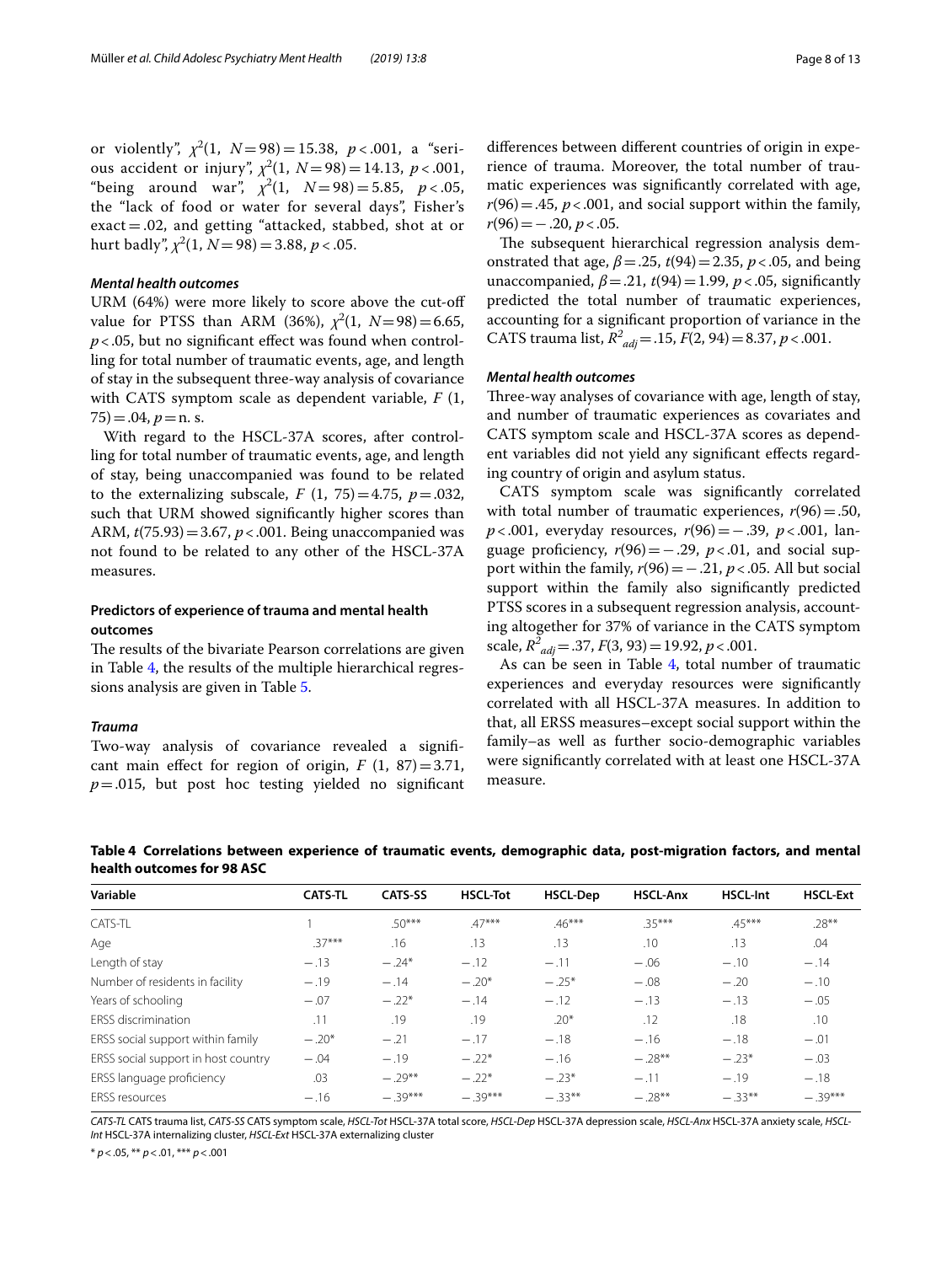| Step            | <b>Included Variable</b>            | Stand. $\beta^a$ | F change   | Overall F  | df   | Adj. $R^2$ change | Total adj. $R^2$ |
|-----------------|-------------------------------------|------------------|------------|------------|------|-------------------|------------------|
| CATS-TL         |                                     |                  |            |            |      |                   |                  |
| Step 1          | Age                                 | .248             | 12.401***  | 12.401***  | 1,95 | .115              | .115             |
| Step 2          | Group (URM or ARM)                  | .21              | $3.944*$   | $8.365***$ | 2,94 | .036              | .151             |
| CATS-SS         |                                     |                  |            |            |      |                   |                  |
| Step 1          | Number of traumatic events          | .457             | 30.56***   | 30.56***   | 1,95 | .235              | .235             |
| Step 2          | <b>ERSS resources</b>               | $-.254$          | $14.01***$ | 24.38***   | 2,94 | .092              | .327             |
| Step 3          | ERSS language proficiency           | $-.231$          | $7.59***$  | $19.92***$ | 3,93 | .045              | .372             |
| <b>HSCL-Tot</b> |                                     |                  |            |            |      |                   |                  |
| Step 1          | Number of traumatic events          | .405             | 25.08***   | 25.08***   | 1,95 | .201              | .201             |
| Step 2          | <b>ERSS</b> resources               | $-.33$           | $14.62***$ | 21.645***  | 2,94 | .10               | .301             |
| HSCL-Dep        |                                     |                  |            |            |      |                   |                  |
| Step 1          | Number of traumatic events          | .429             | 25.288***  | 25.288***  | 1,95 | .182              | .20              |
| Step 2          | <b>ERSS</b> resources               | $-.21$           | $8.666**$  | 17.987***  | 2,94 | .059              | .259             |
| Step 3          | ERSS language proficiency           | $-.185$          | $4.28*$    | 13.832***  | 3,93 | .025              | .284             |
| <b>HSCL-Anx</b> |                                     |                  |            |            |      |                   |                  |
| Step 1          | Number of traumatic events          | .323             | 11.955***  | 11.955***  | 1,95 | .102              | .102             |
| Step 2          | ERSS social support in host country | $-.263$          | $7.953**$  | 10.391***  | 2,94 | .062              | .164             |
| <b>HSCL-Int</b> |                                     |                  |            |            |      |                   |                  |
| Step 1          | Number of traumatic events          | .386             | 21.507***  | 21.507***  | 1,95 | .176              | .176             |
| Step 2          | <b>ERSS</b> resources               | $-.275$          | $9.382**$  | 16.393***  | 2,94 | .067              | .243             |
| <b>HSCL-Ext</b> |                                     |                  |            |            |      |                   |                  |
| Step 1          | <b>ERSS</b> resources               | $-.361$          | $17.28***$ | $17.28***$ | 1,95 | .143              | .144             |
| Step 2          | Group (URM or ARM)                  | .274             | $9.121***$ | 13.931***  | 2,94 | .067              | .211             |

<span id="page-8-0"></span>**Table 5 Hierarchical regression analysis for variables predicting CATS and HSCL-37A measures**

*CATS-TL* CATS trauma list, *CATS-SS* CATS symptom scale, *HSCL-Tot* HSCL-37A total score, *HSCL-Dep* HSCL-37A depression scale, *HSCL-Anx* HSCL-37A anxiety scale, *HSCL-Int* HSCL-37A internalizing cluster, *HSCL-Ext* HSCL-37A externalizing cluster

<sup>a</sup> For the final model/step

\* *p*<.05, \*\* *p*<.01, \*\*\* *p*<.001

Finally, regression analysis demonstrated that the included predictor variables accounted for signifcant proportions of variance in all HSCL-37A measures. Total number of traumatic experiences was the strongest predictor for all HSCL-37A measures, except for the externalizing scale. Total number of traumatic experiences and everyday resources signifcantly predicted the total score,  $R^2_{adj}$  = .30,  $F(2, 94)$  = 21.65,  $p < .001$ , and the internalizing scale,  $R^2_{adj} = .24$ ,  $F(2, 94) = 16.93$ ,  $p < .001$ ; total number of traumatic experiences, everyday resources, and language profciency signifcantly predicted the depression scale, *R2 adj*=.28, *F*(3, 93)=13.83, *p*<.001; and total number of traumatic experiences and social support within the host country signifcantly predicted the anxiety scale,  $R^2_{adj} = .16$ ,  $F(2, 94) = 10.39$ ,  $p < .001$ . The externalizing scale was signifcantly predicted by everyday resources and being unaccompanied,  $R^2_{\ \ adj} = .21$ ,  $F(2, 1)$ 94)=13.93, *p*<.001.

# **Discussion**

The present study examined the rates of traumatic experiences and levels of psychological distress, including PTSS, depression, anxiety, and externalizing behaviour, in a sample of 98 ASC resettled in Germany between 2015–2017. To the authors' knowledge, it is the frst study in Germany investigating the mental health of both URM and ARM in a standardized manner and the frst at all after the so-called 2015–2017 European migrant crisis.

As expected, the results indicate the high prevalence of traumatic experiences and severity of psychological distress among ASC. Migration-related traumatic events were found within the most frequently reported traumatic experiences, but also traumatic events not necessarily related to migration (e.g. serious accident or injury) were highly prevalent. The reported experience of loss (62.2%) was comparable with other studies that examined both URM and ARM (45.7% to 69.55% [\[6](#page-12-0), [12\]](#page-12-5)); but experience of war trauma (64.3%) in this sample was higher when compared to these studies (34.51% to 41.9%). Conceivably, these diferences might be due to the diferent measures applied and the sample composition. Samples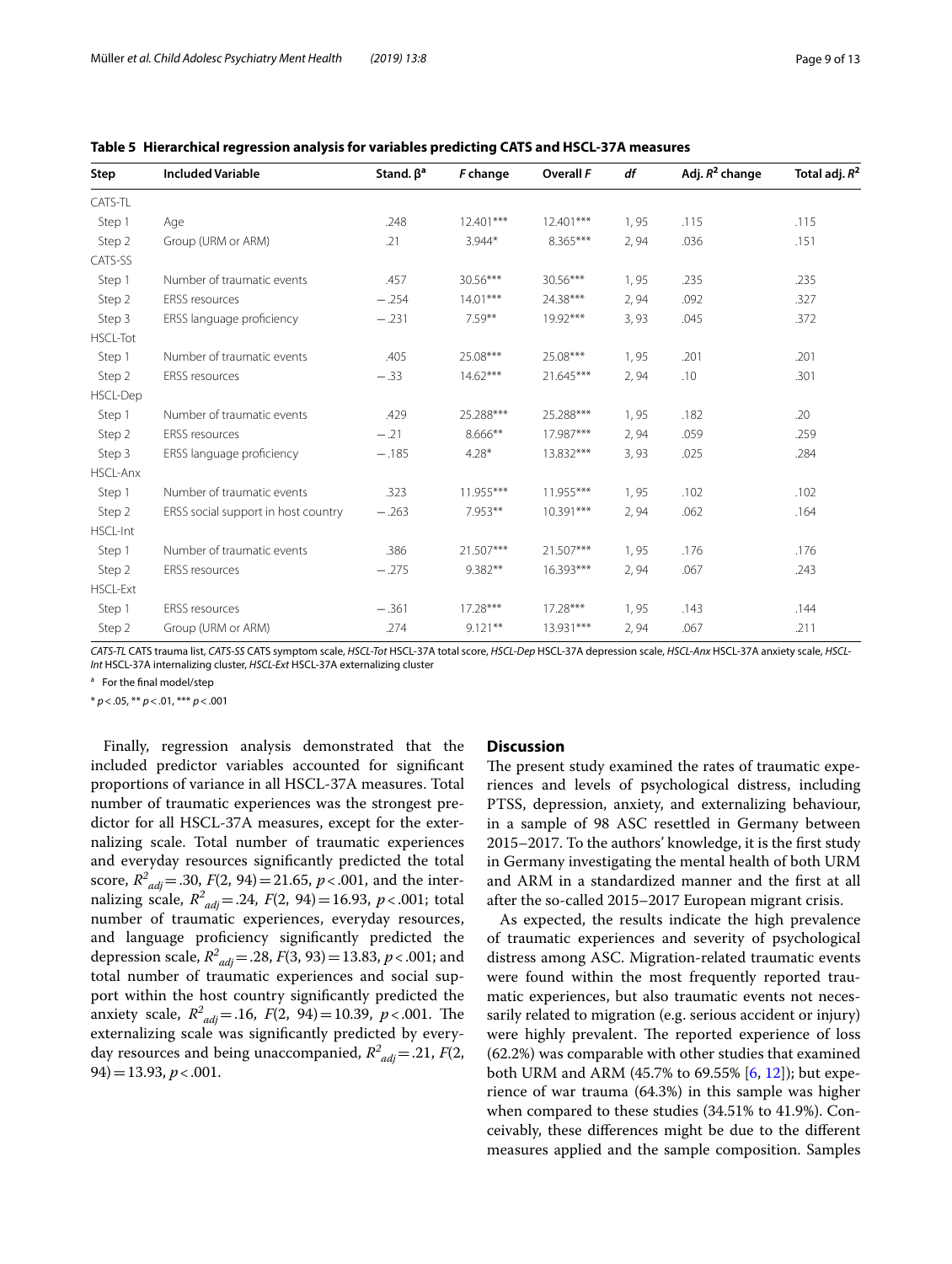of young refugees are heterogeneous with difering distributions of countries depending on current areas of conflict and developments worldwide. The levels of PTSS (56.1%) and depression (33.7%) found in this sample were in the upper range of most studies that examined both URM and ARM and reported their fndings in terms of percentages [[12](#page-12-5), [27,](#page-12-18) [29\]](#page-12-20). In these studies, levels of PTSS above the clinical cut-off ranged from 19 to 54% and levels of depression ranged from 3 to 30%. Yet, none of these studies assessed levels of anxiety and externalizing behaviour. When compared descriptively to the sample described by Bean and colleagues [[6](#page-12-0)], the means of anxiety in the present sample were similar in URM and slightly higher in ARM. The latter could be due to the fact that the ARM sample in their study also included immigrant adolescents without a history of fight. Arguably, these youths might show lower levels of distress than ARM and thus, the overall 'accompanied' subsample in this study might be somewhat skewed. Except for the externalizing scale, the same applies for the further HSCL-37A measures. In accordance with previous studies using the HSCL-37A, externalizing problems were not found to be major problems that ASC reportedly struggle with  $[6, 28]$  $[6, 28]$  $[6, 28]$  $[6, 28]$ . It could be that ASC tend to respond to severe adversities in a rather internalizing manner. However, it seems also plausible that ASC underreport externalizing behaviour because they might worry about the possibly negative consequences on their asylum process. Furthermore, the inter-item reliability of the HSCL-37A externalizing scale was not satisfactory, so results regarding externalizing behaviour should be interpreted cautiously. It is noteworthy that this scale has previously been found to show the lowest inter-item reliability of all HSCL-37A scales, ranging at the edge of a satisfactory *α*-value [[6,](#page-12-0) [19\]](#page-12-29).

The comparison between the URM and ARM groups revealed mixed results: In accordance with previous studies, URM reported signifcantly more traumatic experiences than ARM  $[6, 12]$  $[6, 12]$  $[6, 12]$  $[6, 12]$ , even after taking age into account. Moreover, URM were more likely to experience a number of specifc traumatic events, stressing once again the increased vulnerability of URM towards experience of trauma, both related (e.g. "being around war") and not directly related to migration (e.g. "serious accident or injury"). In terms of psychopathology, however, the present study yielded results that are contrary to previous studies [[6,](#page-12-0) [12](#page-12-5)]. In absolute terms, URM showed higher means in all measures of psychopathology, but this diference was found to be signifcant only with respect to externalizing behaviour. Arguably, this could be due to the small sample size, resulting in a slightly insufficient test power when set for a moderate efect size of Cohen's *d* of .5. Apart from that, it is also possible that URM beneft from the high professional support they receive within the CYWS, resulting in comparable levels of psychological distress though having experienced more traumatic events than ARM. As opposed to ARM, only URM in Germany are granted special support actions by the CYWS (e.g. full-care housing) that aim at meeting their particular needs [[5,](#page-11-3) [39](#page-12-32)]. ARM, on the other hand, typically live with their parents or other guardians, who may be struggling with mental health issues and post-migration stressors themselves. Indeed, some studies have demonstrated the negative efects of parental psychiatric problems on ASC's mental health [[40,](#page-12-33) [41\]](#page-12-34).

With regard to diferent factors possibly associated with the mental health of ASC described in Fig. [1,](#page-2-0) traumatic experiences, socio-demographic data, and postmigration factors were analysed as predictors for the outcome measures. Consistent with other studies on the impact of trauma on ASC's mental health (for an overview, see  $[24]$ ), the total number of traumatic experiences was found to be the most robust predictor for a poorer mental health status. Total number of traumatic experiences was predictive for all symptom scales assessed with exception of externalizing symptoms. The proportions of variance accounted for by the total number of traumatic experiences ranged from 10.2% (anxiety) to 23.5% (PTSS). Thus, targeting the experience of trauma in psychotherapy might arguably also mitigate symptoms of depression and anxiety and thus ameliorate ASC's overall mental health status [[42](#page-12-35)]. After taking trauma exposure into account, a number of post-migration factors also contributed to the levels of psychological distress in ASC. Most importantly, everyday resources were predictive for all symptom scales except anxiety. With regard to externalizing behaviour, having more everyday resources were even found to be the major predictor of lower levels of symptoms. This is in line with results suggesting that active coping strategies are associated with reduced risk for externalizing and internalizing problems  $[43]$ . These activities (like practicing sports, meeting friends) might function as positive coping strategies and could contribute to reducing levels of symptoms. What is more, language profciency was found to account for signifcant proportions of variance in PTSS and depression scores and social support in the host country for signifcant proportions of variance in anxiety scores. It is noteworthy that these are domains that are directly linked to ASC's integration into the host country. Unexpectedly, ASC did not difer in symptom severity depending on their asylum status. Again, this is most probably due to insufficient test power because diferences fell just short of statistical signifcance and the constituent subgroups were relatively small.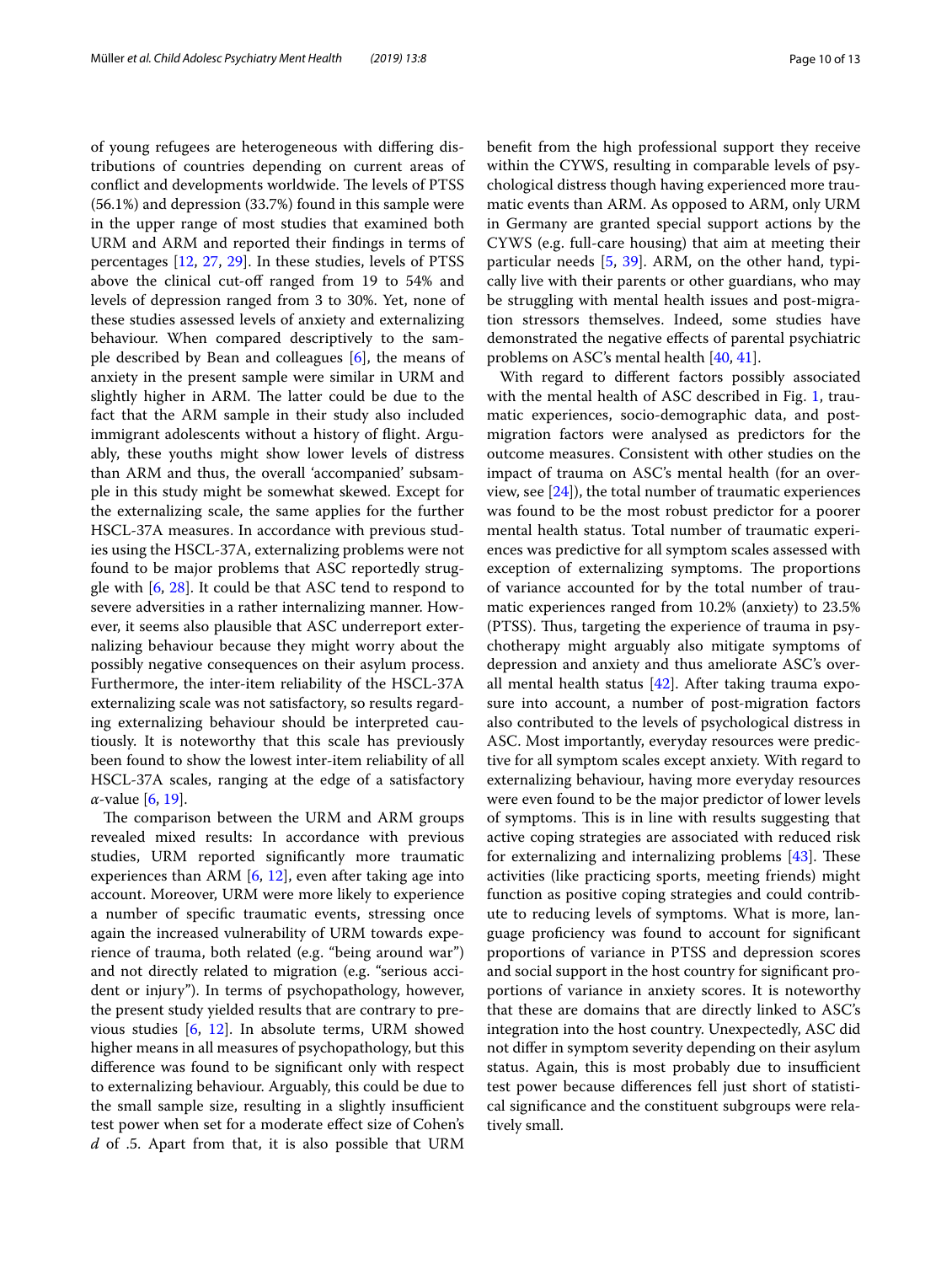These findings are in accordance with various results from other research on ASC that demonstrated the predictive quality of post-migration factors in addition to trauma exposure  $[12, 27]$  $[12, 27]$  $[12, 27]$  $[12, 27]$  $[12, 27]$ . In this way, they support the above-mentioned classifcation of factors associated with the mental health outcome in ASC (see Fig. [1\)](#page-2-0). They also underline the importance of an increased sensitivity of professionals in contact with ASC not only for possible preceding trauma experiences but also for post-migration factors that might afect ASC's mental health.

# **Strengths and limitations**

Strengths: First, to the authors' knowledge, this is the frst study in Germany examining and comparing the experience of trauma, psychological distress, and post-migration factors in both URM and ARM and the frst at all after the so-called 2015–2017 European migrant crisis. As both URM and ARM were included, direct comparisons between these two groups could be carried out. Second, standardized measures were employed that are widely used among minor refugee populations, making it possible to compare the results with those reported in previous studies. Third, the authors did not focus on mental health outcomes alone but assessed post-migration factors, as well. Lastly, ASC were assessed in an interview-like setting with attendance of interpreters which resulted in a closeto-zero extent of missing data because difficulties in understanding could be solved.

As well as strengths, this study has several limitations. Most importantly, it is necessary to acknowledge that the composition of the sample might result in a number of distortions: First, the sample is not representative and bias may have occurred on the level of both institutions and individuals. The vast majority of institutions did not respond to the recruitment efforts, which makes it possible that the ASC included in the study lived in environments with especially good resources. One can also assume that ASC with the highest levels of distress did not participate as they or their caregivers did not want to risk increasing symptoms by answering questions on trauma and PTSS. Attrition also occurred on the basis of retracted decision processes, including the personnel not wanting to take responsibility for decision-making or their insecurities about whether they were legally allowed to carry out the survey in their premises. Therefore, further research on representative samples (as in [\[6](#page-12-0)]) should be carried out, preferably fostered by the state to dispel any of the above-mentioned insecurities. Second, the study sample did not include a sufficient number of girls to further analyse diferences based on gender. The same is evident for effects of accommodation type on ASC's mental health as almost all URM were living

in full-care units whereas almost all ARM were living in settings without further care. On the other hand, the present sample refects the composition of ASC in Germany, where most refugees are young males. Moreover, screening measures were used to determine levels of only the most common mental health problems among ASC. Thus, findings are reported in terms of cut-off values which are merely an estimate of psychopathology. Diagnostic interviews should be used in further research with ASC to determine, on the one hand, more reliably the prevalence of certain diagnoses and to cover, on the other hand, the wide range of possible mental health problems that ASC struggle with.

Moreover, the assessment of psychopathology and demographics relied solely on ASC's self-report. Further sources of information, especially with regard to demographic data such as the asylum status, might have resulted in even more reliable data.

Finally, the data are of cross-sectional nature which precludes causal assertions. More longitudinal research should be added to the handful of studies that examined the course of symptoms among ASC.

# **Conclusions**

The findings of the current study indicate that psychopathology among ASC in Germany is severe and seems to substantially exceed those of native youths [\[44,](#page-12-37) [45](#page-12-38)]. Even though the overall living conditions of this population—because of the overburdening of the authorities during the 2015–2017 European migrant crisis—might arguably be inferior to those of ASC that had resettled earlier, the levels of psychological distress were similar to those found in previous studies throughout other European countries. Since this study is the frst to report on both URM and ARM that resettled in the course of the European migrant crisis it brings forward frst insights into the mental health status and associated stress factors among this vulnerable population that might function as a connecting point for further research on representative samples and treatment approaches. As such, it adds to the aspiration of depicting the as-is state in a hard-toreach population, as well as deriving appropriate actions for improvement of symptoms. Even though numbers of asylum applications in Europe are declining  $[46]$  $[46]$ , researchers, clinicians, and policy-makers must not make the mistake of suspending dedication towards this topic as, up to now, no European country has accomplished to provide a satisfactory care system for ASC. Hitherto, only a small percentage of ASC gain access to mental health care [\[47\]](#page-12-40) and, despite the decline in Europe, numbers of refugees worldwide are most likely to further increase on account of various reasons such as climate change [[48](#page-12-41)].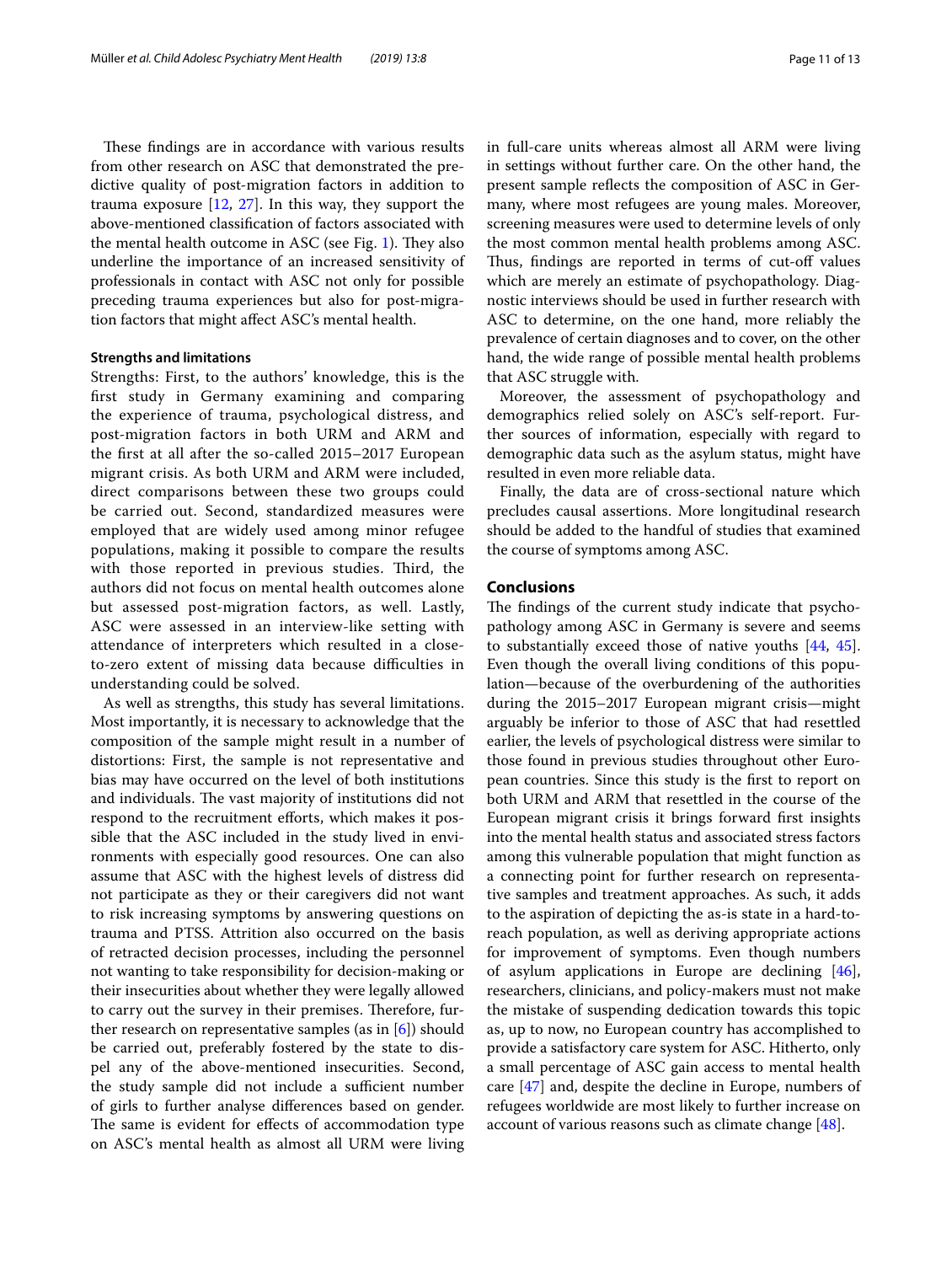Taken together, this study has several clinical implications. The results reemphasise the need for mental health services in general and trauma-focused treatment in particular, as traumatic experiences seem to affect a whole spectrum of mental health problems among ASC. Given the fact that only a small percentage of ASC with clinically relevant symptoms receive treatment, the results evoke the urgent need for authorities to take actions to provide appropriate approaches for meeting the psychological needs of ASC. Besides guaranteeing that mental health interventions be fnanced, further training of social workers and professional caregivers is crucial. With training in trauma-informed care and psychological screenings, we can achieve an enhanced sensitivity for ASC's mental health problems. As ASC seem to internalize their problems and may show low levels of functional impairment, their mental health problems might remain undiscovered by caregivers [\[28\]](#page-12-19). Apart from their capacity as contact persons to initiate appropriate treatment social workers can, as a next step, be trained to conduct preventive support groups for ASC with sub-clinical symptoms [\[49](#page-12-42)]. As a last step, trauma-focused treatments are necessary to address those with clinical PTSS. As trauma-focused cognitive behavioural therapy (TF-CBT [[50](#page-12-43)]) has been shown to signifcantly reduce PTSS and symptoms of depression and anxiety [[42](#page-12-35)], it could improve ASC's overall mental health status. A case series examining TF-CBT for URM in Germany [\[51](#page-12-44)] has shown promising results for the feasibility of this evidencebased treatment for PTSD in refugee youths. Nevertheless, research regarding the efectiveness of psychosocial interventions for ASC is still scarce [\[52](#page-12-45)].

At the moment, ARM in Germany and most other European countries have even fewer possibilities to gain access to a stepped-care approach like the one described above (screening, prevention, intervention) than URM. Mostly living with their families, they do not routinely come into contact with social workers or other professionals who might detect mental health problems and make a referral. Therefore, it is paramount that ARM be integrated into the CYWS or a comparable support system since ARM, too, show high levels of psychological distress.

Besides their role of guidance into appropriate treatment, the CYWS should engineer a structure that empowers ASC to develop positive coping strategies. More resources like playing sports and meeting friends were associated with lower levels of most mental health outcomes. In light of this fact, it seems crucial to evaluate and strengthen ASC's individual sources of possible resources as these could function as positive coping strategies and thus mitigate their symptoms.

#### **Abbreviations**

ARM: accompanied refugee minors; ASC: asylum-seeking children and adolescents; CATS: Child and Adolescent Trauma Screen; CYWS: Child and Youth Welfare System; ERSS: Everyday Resources and Stressors Scale; HSCL-37A: Hopkins Symptom Checklist-37 for Adolescents; PTSD: posttraumatic stress disorder; PTSS: posttraumatic stress symptoms; TF-CBT: trauma-focused cognitive behavioural therapy; URM: unaccompanied refugee minors.

#### **Authors' contributions**

LRFM collected data, performed the statistical analysis, and drafted the manuscript. KPB collected data and made substantial contributions to the analysis and interpretation of data. RR and JU designed and coordinated the study. JU was involved in drafting and revising the manuscript. All authors read and approved the fnal manuscript.

#### **Acknowledgements**

The authors would like to thank all participants and their caregivers.

#### **Competing interests**

The authors declare that they have no competing interests.

#### **Availability of data and materials**

The datasets generated and analysed during the current study are not publicly available due to obligation to secrecy towards the participants.

#### **Consent for publication**

All participants, as well as their legal guardians, gave consent for publication prior to the study.

#### **Ethics approval and consent to participate**

The study was approved by the ethics committee of the Catholic University Eichstätt-Ingolstadt in December 2016. All participants and their legal guardians gave written informed consent to participate in the study.

#### **Funding**

The current study was funded by proFOR +, a funding programme provided by the Catholic University of Eichstätt-Ingolstadt, and by the German Research Foundation (DFG) within the funding programme Open Access Publishing.

#### **Publisher's Note**

Springer Nature remains neutral with regard to jurisdictional claims in published maps and institutional affiliations.

#### Received: 9 November 2018 Accepted: 18 January 2019 Published online: 30 January 2019

#### **References**

- <span id="page-11-0"></span>1. United Nations High Commissioner for Refugees. Figures at a Glance; 2017. [http://www.unhcr.org/fgures-at-a-glance.html.](http://www.unhcr.org/figures-at-a-glance.html) Accessed 6 June 2018.
- <span id="page-11-1"></span>2. Bundesamt für Migration und Flüchtlinge. Aktuelle Zahlen zu Asyl: Ausgabe: Dezember 2015; 2015. [http://www.bamf.de/SharedDocs/Anlag](http://www.bamf.de/SharedDocs/Anlagen/DE/Downloads/Infothek/Statistik/Asyl/aktuelle-zahlen-zu-asyl-dezember-2015.pdf%3f__blob%3dpublicationFile) [en/DE/Downloads/Infothek/Statistik/Asyl/aktuelle-zahlen-zu-asyl-dezem](http://www.bamf.de/SharedDocs/Anlagen/DE/Downloads/Infothek/Statistik/Asyl/aktuelle-zahlen-zu-asyl-dezember-2015.pdf%3f__blob%3dpublicationFile) [ber-2015.pdf?\\_\\_blob](http://www.bamf.de/SharedDocs/Anlagen/DE/Downloads/Infothek/Statistik/Asyl/aktuelle-zahlen-zu-asyl-dezember-2015.pdf%3f__blob%3dpublicationFile)=publicationFile. Accessed 6 June 2018.
- 3. Bundesamt für Migration und Flüchtlinge. Aktuelle Zahlen zu Asyl: Ausgabe: Dezember 2016; 2016. [http://www.bamf.de/SharedDocs/Anlag](http://www.bamf.de/SharedDocs/Anlagen/DE/Downloads/Infothek/Statistik/Asyl/aktuelle-zahlen-zu-asyl-dezember-2016.pdf%3f__blob%3dpublicationFile) [en/DE/Downloads/Infothek/Statistik/Asyl/aktuelle-zahlen-zu-asyl-dezem](http://www.bamf.de/SharedDocs/Anlagen/DE/Downloads/Infothek/Statistik/Asyl/aktuelle-zahlen-zu-asyl-dezember-2016.pdf%3f__blob%3dpublicationFile) [ber-2016.pdf?\\_\\_blob](http://www.bamf.de/SharedDocs/Anlagen/DE/Downloads/Infothek/Statistik/Asyl/aktuelle-zahlen-zu-asyl-dezember-2016.pdf%3f__blob%3dpublicationFile)=publicationFile. Accessed 6 June 2018.
- <span id="page-11-2"></span>4. Bundesamt für Migration und Flüchtlinge. Aktuelle Zahlen zu Asyl: Ausgabe: Dezember 2017; 2017. [http://www.bamf.de/SharedDocs/Anlagen/](http://www.bamf.de/SharedDocs/Anlagen/DE/Downloads/Infothek/Statistik/Asyl/aktuelle-zahlen-zu-asyl-dezember-2017.pdf%3bjsessionid%3d80F4B9F191116C8A30C4C1DD8FE138E6.2_cid286%3f__blob%3dpublicationFile) [DE/Downloads/Infothek/Statistik/Asyl/aktuelle-zahlen-zu-asyl-dezember-](http://www.bamf.de/SharedDocs/Anlagen/DE/Downloads/Infothek/Statistik/Asyl/aktuelle-zahlen-zu-asyl-dezember-2017.pdf%3bjsessionid%3d80F4B9F191116C8A30C4C1DD8FE138E6.2_cid286%3f__blob%3dpublicationFile)2017.pdf;jsessionid=[80F4B9F191116C8A30C4C1DD8FE138E6.2\\_cid28](http://www.bamf.de/SharedDocs/Anlagen/DE/Downloads/Infothek/Statistik/Asyl/aktuelle-zahlen-zu-asyl-dezember-2017.pdf%3bjsessionid%3d80F4B9F191116C8A30C4C1DD8FE138E6.2_cid286%3f__blob%3dpublicationFile) 6?\_\_blob=[publicationFile](http://www.bamf.de/SharedDocs/Anlagen/DE/Downloads/Infothek/Statistik/Asyl/aktuelle-zahlen-zu-asyl-dezember-2017.pdf%3bjsessionid%3d80F4B9F191116C8A30C4C1DD8FE138E6.2_cid286%3f__blob%3dpublicationFile). Accessed 6 June 2018.
- <span id="page-11-3"></span>5. Federal Office for Migration and Refugees. Unaccompanied minors in Germany: challenges and measures after the clarifcation of residence status. https://ec.europa.eu/home-affairs/sites/homeaffairs/files/11a\_ [germany\\_uam\\_2018\\_en.pdf.](https://ec.europa.eu/home-affairs/sites/homeaffairs/files/11a_germany_uam_2018_en.pdf)